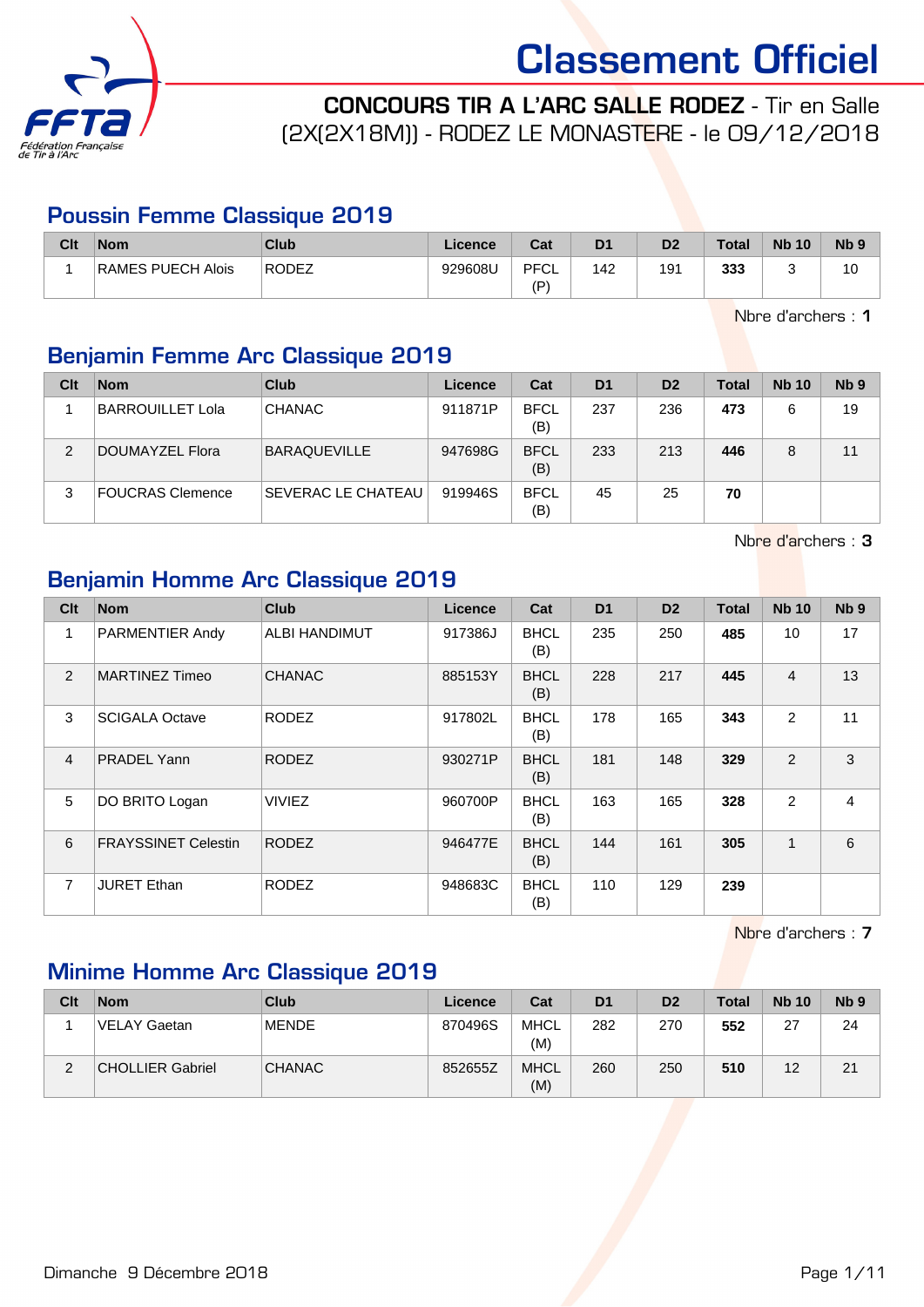

CONCOURS TIR A L'ARC SALLE RODEZ - Tir en Salle (2X(2X18M)) - RODEZ LE MONASTERE - le 09/12/2018

#### Minime Homme Arc Classique 2019 (Suite)

| Clt            | <b>Nom</b>                         | Club                      | Licence | Cat                | D <sub>1</sub> | D <sub>2</sub> | <b>Total</b> | <b>Nb 10</b>  | Nb <sub>9</sub> |
|----------------|------------------------------------|---------------------------|---------|--------------------|----------------|----------------|--------------|---------------|-----------------|
| 3              | <b>SEIMANDI Matheo</b>             | <b>VIVIEZ</b>             | 856954X | <b>MHCL</b><br>(M) | 237            | 259            | 496          | 8             | 19              |
| $\overline{4}$ | COSTA-LAUZEL Noah                  | <b>MENDE</b>              | 952090F | <b>MHCL</b><br>(M) | 236            | 236            | 472          | 5             | 6               |
| 5              | <b>DENIS Joseph</b>                | ALBI HANDIMUT             | 945128N | <b>MHCL</b><br>(M) | 201            | 226            | 427          | 2             | 11              |
| 6              | <b>COLRAT Mathis</b>               | <b>SEVERAC LE CHATEAU</b> | 914186F | <b>MHCL</b><br>(M) | 208            | 214            | 422          | $\mathcal{P}$ | 7               |
| $\overline{7}$ | <b>LEBRETHONBOUHADJI</b><br>Lilian | RODEZ                     | 936308B | MHCL<br>(M)        | 146            | 179            | 325          |               | 3               |

Nbre d'archers : 7

### Cadet Femme Arc Classique 2019

| Clt | <b>Nom</b>        | Club          | Licence | Cat                | D <sub>1</sub> | D <sub>2</sub> | <b>Total</b> | <b>Nb 10</b> | Nb <sub>9</sub> |
|-----|-------------------|---------------|---------|--------------------|----------------|----------------|--------------|--------------|-----------------|
|     | COHEN-BACRIE Lola | <b>CHANAC</b> | 789524D | <b>CFCL</b><br>(C) | 232            | 243            | 475          | 10           | 14              |
| ◠   | COUSIN Leia       | <b>RODEZ</b>  | 924297W | <b>CFCL</b><br>(C) | 149            | 115            | 264          |              | 5               |

Nbre d'archers : 2

#### Cadet Homme Arc Classique 2019

| Clt            | <b>Nom</b>               | <b>Club</b>        | <b>Licence</b> | Cat                | D <sub>1</sub> | D <sub>2</sub> | <b>Total</b> | <b>Nb 10</b>   | Nb <sub>9</sub> |
|----------------|--------------------------|--------------------|----------------|--------------------|----------------|----------------|--------------|----------------|-----------------|
| 1              | <b>FERRAND Noe</b>       | <b>RODEZ</b>       | 806687J        | <b>CHCL</b><br>(C) | 276            | 272            | 548          | 20             | 30              |
| $\overline{2}$ | MANISCALCO Adrien        | <b>RODEZ</b>       | 797891Y        | <b>CHCL</b><br>(C) | 270            | 268            | 538          | 18             | 28              |
| 3              | PAGES CIÉment            | <b>CHANAC</b>      | 811457U        | <b>CHCL</b><br>(C) | 242            | 230            | 472          | 8              | 14              |
| $\overline{4}$ | <b>LASCOURS Tanguy</b>   | <b>RODEZ</b>       | 919532S        | <b>CHCL</b><br>(C) | 225            | 218            | 443          | 6              | 8               |
| 5              | <b>SPIRCKEL Paul</b>     | SEVERAC LE CHATEAU | 888558Z        | <b>CHCL</b><br>(C) | 208            | 199            | 407          | $\overline{2}$ | 8               |
| 6              | <b>PRADALIE Mathieu</b>  | <b>BOZOULS</b>     | 844330A        | <b>CHCL</b><br>(C) | 207            | 199            | 406          | $\overline{4}$ | 10              |
| $\overline{7}$ | MERVANT Ugo              | <b>RODEZ</b>       | 892874R        | <b>CHCL</b><br>(C) | 187            | 198            | 385          | 5              | 6               |
| 8              | <b>PASCAL Alexandre</b>  | <b>BOZOULS</b>     | 787324M        | <b>CHCL</b><br>(C) | 171            | 175            | 346          | 3              | 5               |
| 9              | <b>BELLANGER Gwendal</b> | SEVERAC LE CHATEAU | 853559G        | <b>CHCL</b><br>(C) | 156            | 150            | 306          | $\overline{2}$ | $\overline{4}$  |

Nbre d'archers : 9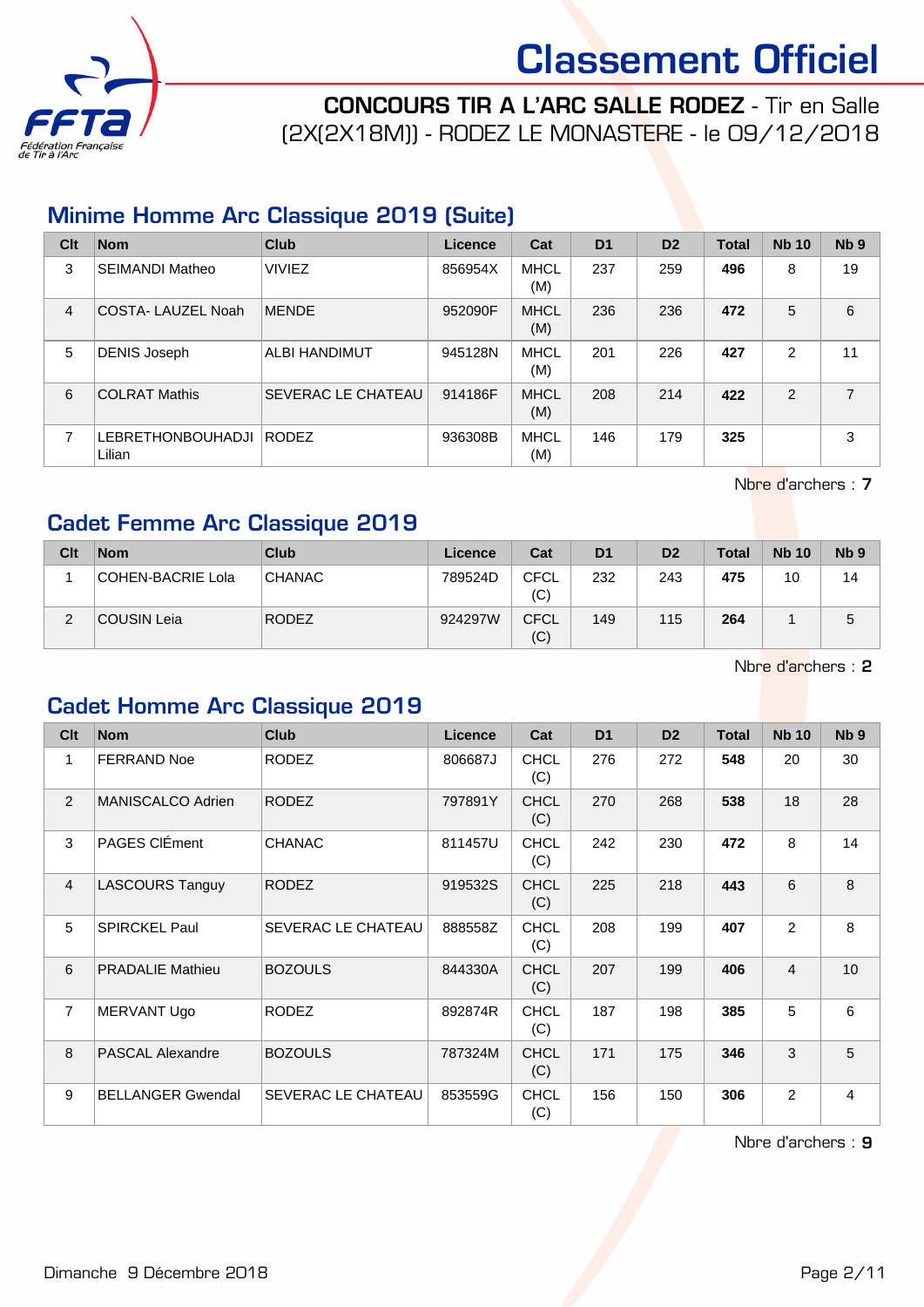

CONCOURS TIR A L'ARC SALLE RODEZ - Tir en Salle (2X(2X18M)) - RODEZ LE MONASTERE - le 09/12/2018

#### Junior Femme Arc Classique 2019

| Clt            | <b>Nom</b>           | <b>Club</b>   | Licence | Cat                           | D <sub>1</sub> | D <sub>2</sub> | <b>Total</b> | <b>Nb 10</b> | Nb <sub>9</sub> |
|----------------|----------------------|---------------|---------|-------------------------------|----------------|----------------|--------------|--------------|-----------------|
|                | AUTRET Aurelie       | <b>VIVIEZ</b> | 756561Z | <b>JFCL</b><br>(J)            | 281            | 283            | 564          | 33           | 19              |
| $\overline{2}$ | <b>JULIEN Marie</b>  | <b>RODEZ</b>  | 842210W | <b>JFCL</b><br>$(\mathsf{J})$ | 265            | 247            | 512          | 16           | 20              |
| 3              | <b>BOUNIOL Elyne</b> | <b>CHANAC</b> | 767949C | <b>JFCL</b><br>(J)            | 256            | 255            | 511          | 12           | 25              |
| 4              | <b>BLANC Emma</b>    | <b>CHANAC</b> | 944574L | <b>JFCL</b><br>(J)            | 132            | 143            | 275          |              | 5               |

Nbre d'archers : 4

#### Junior Homme Arc Classique 2019

| Clt | <b>Nom</b>                        | Club           | Licence | Cat                | D <sub>1</sub> | D <sub>2</sub> | <b>Total</b> | <b>Nb 10</b> | Nb <sub>9</sub> |
|-----|-----------------------------------|----------------|---------|--------------------|----------------|----------------|--------------|--------------|-----------------|
|     | <b>ROUQUET Emilian</b>            | <b>PAMIERS</b> | 820272A | <b>JHCL</b><br>(J) | 243            | 220            | 463          |              | 10              |
| 2   | DANCY Leo                         | <b>RODEZ</b>   | 820499X | <b>JHCL</b><br>(J) | 200            | 240            | 440          | 5            | 13              |
| 3   | <b>FERNANDES SANTOS</b><br>JÉrÉmy | <b>BOZOULS</b> | 876059N | <b>JHCL</b><br>(J) | 226            | 187            | 413          | 6            |                 |

Nbre d'archers : 3

#### Senior 1 Femme Arc Classique 2019

| Clt            | <b>Nom</b>                  | Club                | Licence | Cat                        | D <sub>1</sub> | D <sub>2</sub> | <b>Total</b> | <b>Nb 10</b> | Nb <sub>9</sub> |
|----------------|-----------------------------|---------------------|---------|----------------------------|----------------|----------------|--------------|--------------|-----------------|
|                | <b>BATAILLOU Nathalie</b>   | <b>MENDE</b>        | 871209S | S <sub>1</sub> FCL<br>(S1) | 238            | 242            | 480          | 8            | 17              |
| $\overline{2}$ | <b>FABRE</b> Angeline       | <b>BARAQUEVILLE</b> | 900120S | S <sub>1</sub> FCL<br>(S1) | 234            | 230            | 464          | 9            | 15              |
| 3              | BENCHERIF Gwendoline CHANAC |                     | 419908X | S1FCL<br>(S1)              | 225            | 228            | 453          | 5            | 13              |
| 4              | <b>FRANCOVIC Marion</b>     | <b>CHANAC</b>       | 957136R | S <sub>1</sub> FCL<br>(S1) | 190            | 167            | 357          | 4            | 9               |

Nbre d'archers : 4

### Senior 1 Homme Arc Classique 2019

| Clt | <b>Nom</b>        | Club           | Licence | Cat                        | D <sub>1</sub> | D <sub>2</sub> | <b>Total</b> | <b>Nb 10</b> | N <sub>b</sub> <sub>9</sub> |
|-----|-------------------|----------------|---------|----------------------------|----------------|----------------|--------------|--------------|-----------------------------|
|     | VIGNE Marc        | <b>CHIRAC</b>  | 689047P | S <sub>1</sub> HCL<br>(S1) | 285            | 282            | 567          | 34           | 20                          |
| ⌒   | <b>BAC Benoit</b> | AURILLAC STADE | 633912K | S1HCL<br>(S1)              | 266            | 256            | 522          | 19           | 19                          |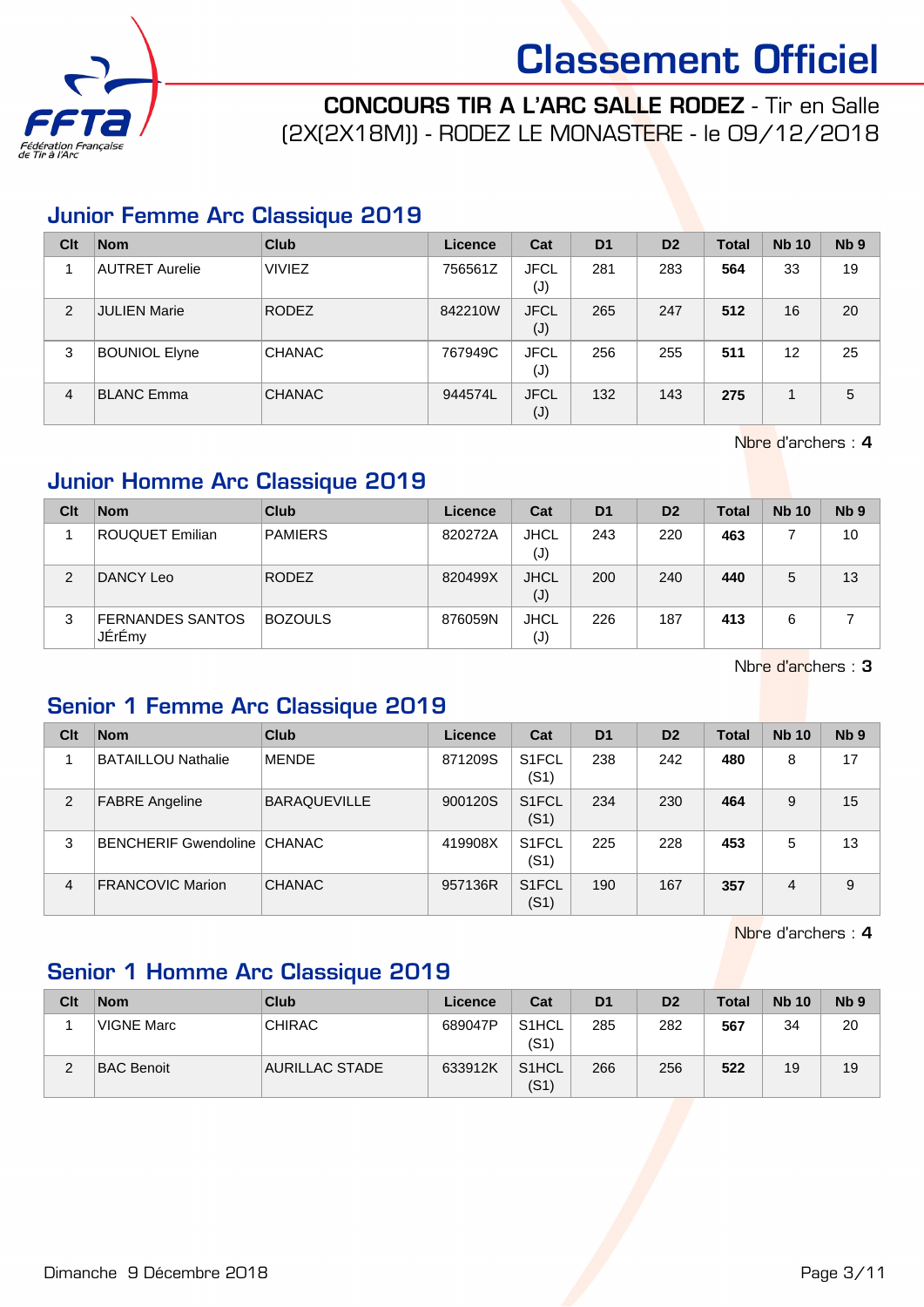

CONCOURS TIR A L'ARC SALLE RODEZ - Tir en Salle (2X(2X18M)) - RODEZ LE MONASTERE - le 09/12/2018

#### Senior 1 Homme Arc Classique 2019 (Suite)

| Clt            | <b>Nom</b>               | <b>Club</b>           | Licence | Cat                        | D <sub>1</sub> | D <sub>2</sub> | <b>Total</b> | <b>Nb 10</b>   | N <sub>b</sub> <sub>9</sub> |
|----------------|--------------------------|-----------------------|---------|----------------------------|----------------|----------------|--------------|----------------|-----------------------------|
| 3              | <b>VELAY Vivien</b>      | <b>MENDE</b>          | 807572W | S <sub>1</sub> HCL<br>(S1) | 263            | 252            | 515          | 13             | 23                          |
| $\overline{4}$ | <b>LOPES Tony</b>        | <b>MENDE</b>          | 898268D | S <sub>1</sub> HCL<br>(S1) | 242            | 251            | 493          | 9              | 22                          |
| 5              | <b>GOURMANEL Bastien</b> | <b>PAMIERS</b>        | 602210B | S <sub>1</sub> HCL<br>(S1) | 246            | 244            | 490          | 9              | 18                          |
| 6              | CAUMEL Julien            | <b>AURILLAC ASPTT</b> | 943717E | S <sub>1</sub> HCL<br>(S1) | 235            | 211            | 446          | $\overline{7}$ | 10                          |
| $\overline{7}$ | ROQUETTE Julien          | <b>AURILLAC ASPTT</b> | 946699W | S <sub>1</sub> HCL<br>(S1) | 223            | 217            | 440          | 4              | 12                          |
| $\mathbf{8}$   | <b>GALY Alexandre</b>    | <b>RODEZ</b>          | 722638B | S <sub>1</sub> HCL<br>(S1) | 217            | 193            | 410          | 6              | 9                           |
| 9              | <b>DULONG Florian</b>    | RODEZ                 | 924336N | S <sub>1</sub> HCL<br>(S1) | 163            | 153            | 316          | 1              | 5                           |

Nbre d'archers : 9

#### Senior 2 Femme Arc Classique 2019

| Clt            | <b>Nom</b>                 | Club              | Licence | Cat                        | D <sub>1</sub> | D <sub>2</sub> | <b>Total</b> | <b>Nb 10</b> | N <sub>b</sub> <sub>9</sub> |
|----------------|----------------------------|-------------------|---------|----------------------------|----------------|----------------|--------------|--------------|-----------------------------|
|                | <b>BARBABIANCA Martine</b> | ST CHELY D'APCHER | 677713V | S <sub>2</sub> FCL<br>(S2) | 248            | 253            | 501          |              | 25                          |
| $\overline{2}$ | <b>DULAY Francoise</b>     | <b>RODEZ</b>      | 455431J | S <sub>2</sub> FCL<br>(S2) | 251            | 246            | 497          | 8            | 23                          |
| 3              | COHEN-BACRIE Laure         | <b>CHANAC</b>     | 752085J | S <sub>2</sub> FCL<br>(S2) | 231            | 248            | 479          | 10           | 13                          |
| 4              | <b>DELBOSC Roselyne</b>    | <b>RODEZ</b>      | 858883U | S <sub>2</sub> FCL<br>(S2) | 143            | 185            | 328          | 6            | 3                           |

Nbre d'archers : 4

#### Senior 2 Homme Arc Classique 2019

| Clt            | <b>Nom</b>                     | Club                      | Licence | Cat                        | D <sub>1</sub> | D <sub>2</sub> | <b>Total</b> | <b>Nb 10</b> | N <sub>b</sub> <sub>9</sub> |
|----------------|--------------------------------|---------------------------|---------|----------------------------|----------------|----------------|--------------|--------------|-----------------------------|
|                | <b>SEIMANDI Jeanpierre</b>     | <b>VIVIEZ</b>             | 857465C | S <sub>2</sub> HCL<br>(S2) | 251            | 267            | 518          | 14           | 10                          |
| 2              | <b>ROUQUETTE Patrice</b>       | <b>VIVIEZ</b>             | 923390K | S <sub>2</sub> HCL<br>(S2) | 260            | 258            | 518          | 12           | 27                          |
| 3              | PASCAL Laurent                 | <b>BOZOULS</b>            | 787322K | S <sub>2</sub> HCL<br>(S2) | 256            | 259            | 515          | 11           | 24                          |
| $\overline{4}$ | <b>MARC GRAVIER</b><br>Elyasim | <b>MENDE</b>              | 421187M | S <sub>2</sub> HCL<br>(S2) | 250            | 256            | 506          | 14           | 16                          |
| 5              | <b>HAY Vincent</b>             | <b>SEVERAC LE CHATEAU</b> | 916584M | S <sub>2</sub> HCL<br>(S2) | 242            | 245            | 487          | 8            | 16                          |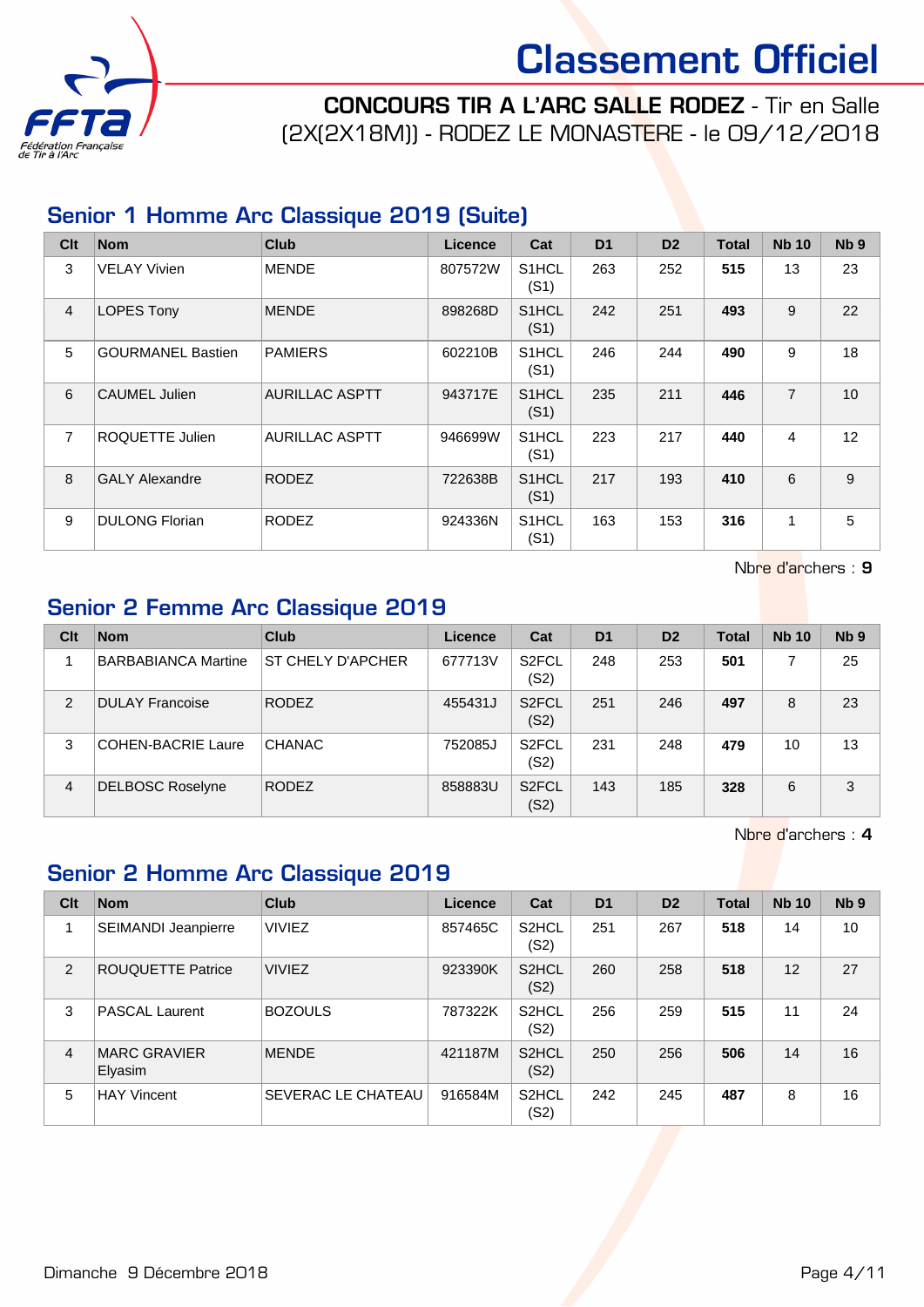

CONCOURS TIR A L'ARC SALLE RODEZ - Tir en Salle (2X(2X18M)) - RODEZ LE MONASTERE - le 09/12/2018

#### Senior 2 Homme Arc Classique 2019 (Suite)

| Clt            | <b>Nom</b>                | Club          | <b>Licence</b> | Cat                        | D <sub>1</sub> | D <sub>2</sub> | <b>Total</b> | <b>Nb 10</b>   | N <sub>b</sub> <sub>9</sub> |
|----------------|---------------------------|---------------|----------------|----------------------------|----------------|----------------|--------------|----------------|-----------------------------|
| 6              | <b>DENIS Etienne</b>      | ALBI HANDIMUT | 959664N        | S2HCL<br>(S2)              | 245            | 225            | 470          | 14             | 19                          |
| $\overline{7}$ | <b>LAUZEL Cedric</b>      | <b>MENDE</b>  | 955553V        | S2HCL<br>(S2)              | 234            | 223            | 457          | 8              | 9                           |
| 8              | MANISCALCO Jacques        | <b>RODEZ</b>  | 919600R        | S2HCL<br>(S2)              | 217            | 230            | 447          | 5              | 14                          |
| 9              | <b>MARTINEZ Carlos</b>    | <b>RODEZ</b>  | 955500M        | S <sub>2</sub> HCL<br>(S2) | 212            | 234            | 446          | 6              | 10                          |
| 10             | <b>DUFRESNE Hugues</b>    | <b>RODEZ</b>  | 770622H        | S2HCL<br>(S2)              | 213            | 224            | 437          | $\overline{7}$ | 9                           |
| 11             | <b>DESRAYAUD Stephane</b> | ALBI HANDIMUT | 874588P        | S2HCL<br>(S2)              | 198            | 226            | 424          | 5              | 9                           |
| 12             | <b>VIVIANI Yannick</b>    | <b>CHANAC</b> | 817110N        | S2HCL<br>(S2)              | 221            | 180            | 401          | 6              | 11                          |
| 13             | <b>MILIN Cyril</b>        | <b>CHANAC</b> | 941417E        | S2HCL<br>(S2)              | 65             | 101            | 166          | $\mathbf{1}$   | 2                           |

Nbre d'archers : 13

#### Senior 3 Femme Arc Classique 2019

| Clt | <b>Nom</b>         | Club          | ∟icence | Cat           | D <sub>1</sub> | D <sub>2</sub> | <b>Total</b> | <b>Nb 10</b> | N <sub>b</sub> <sub>9</sub> |
|-----|--------------------|---------------|---------|---------------|----------------|----------------|--------------|--------------|-----------------------------|
|     | MENCARINI Paulette | <b>CHANAC</b> | 745444R | S3FCL<br>(S3) | 246            | 257            | 503          | ں            | ט ו                         |

Nbre d'archers : 1

#### Senior 3 Homme Arc Classique 2019

| Clt            | <b>Nom</b>                  | <b>Club</b>           | <b>Licence</b> | Cat           | D <sub>1</sub> | D <sub>2</sub> | Total | <b>Nb 10</b>   | Nb <sub>9</sub> |
|----------------|-----------------------------|-----------------------|----------------|---------------|----------------|----------------|-------|----------------|-----------------|
| 1              | RODRIGUEZ Jean-Marc         | ALBI HANDIMUT         | 946394P        | S3HCL<br>(S3) | 231            | 238            | 469   | 8              | 15              |
| 2              | <b>GUENNEC Jean-Marie</b>   | <b>CHANAC</b>         | 738967A        | S3HCL<br>(S3) | 245            | 218            | 463   | 12             | 11              |
| 3              | CHAVAROCHE Gerard           | <b>AURILLAC ASPTT</b> | 218029N        | S3HCL<br>(S3) | 223            | 234            | 457   | 5              | 11              |
| $\overline{4}$ | <b>ANDRIEU Christian</b>    | <b>RODEZ</b>          | 754677B        | S3HCL<br>(S3) | 220            | 211            | 431   | $\overline{4}$ | 13              |
| 5              | <b>VIOLETTE BRAS Didier</b> | <b>BOZOULS</b>        | 695165P        | S3HCL<br>(S3) | 222            | 209            | 431   | 2              | 15              |
| 6              | AMBERT Jean - Marc          | <b>AURILLAC ASPTT</b> | 709166H        | S3HCL<br>(S3) | 206            | 194            | 400   | 6              | $\overline{7}$  |
| $\overline{7}$ | DUMERY Jean Pierre          | <b>BOZOULS</b>        | 814558P        | S3HCL<br>(S3) | 197            | 187            | 384   | 6              | 11              |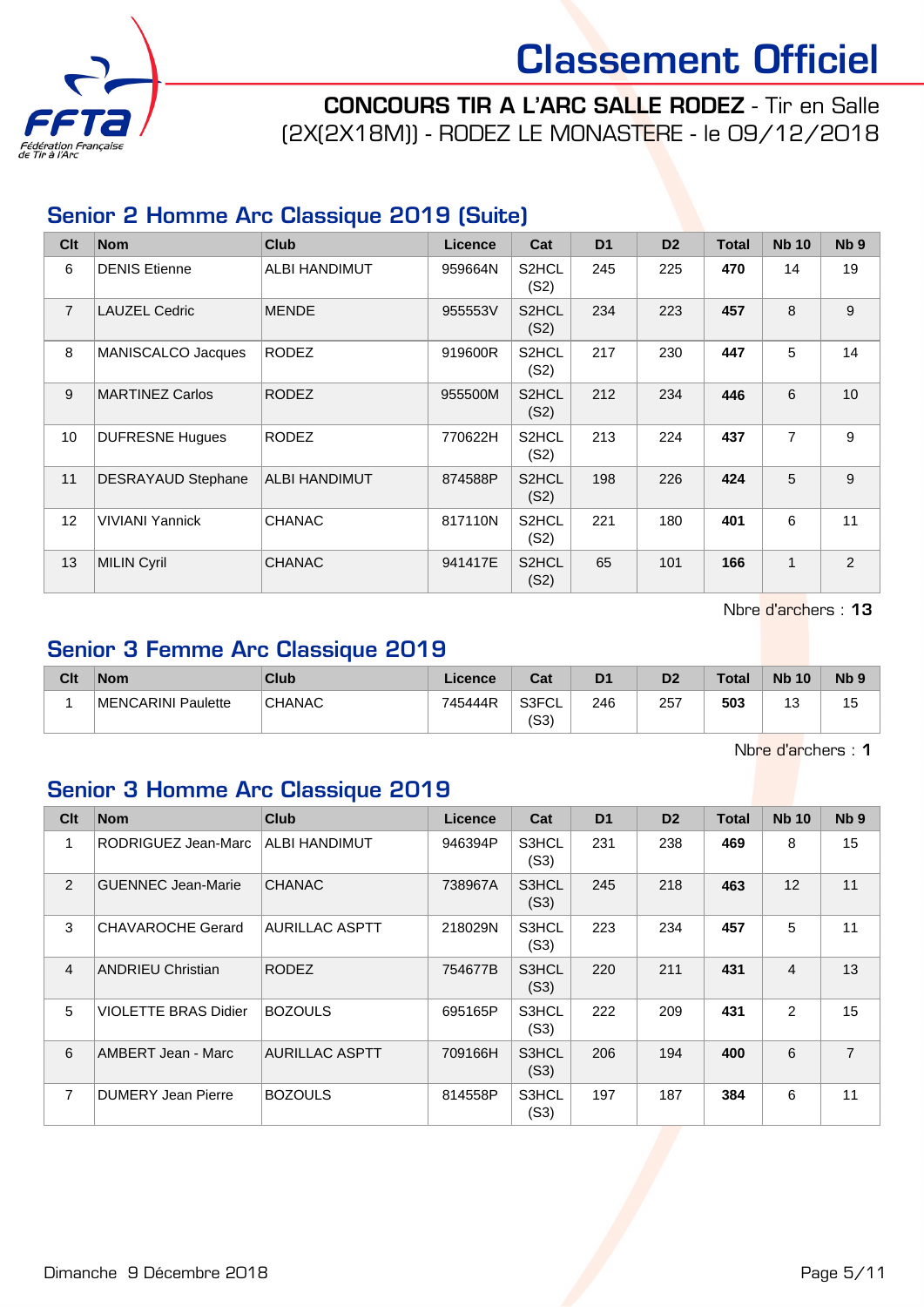

CONCOURS TIR A L'ARC SALLE RODEZ - Tir en Salle (2X(2X18M)) - RODEZ LE MONASTERE - le 09/12/2018

#### Senior 3 Homme Arc Classique 2019 (Suite)

| Clt | <b>Nom</b>    | Club               | Licence | Cat           | D <sub>1</sub> | D <sub>2</sub> | <b>Total</b> | <b>Nb 10</b> | N <sub>b</sub> <sub>9</sub> |
|-----|---------------|--------------------|---------|---------------|----------------|----------------|--------------|--------------|-----------------------------|
|     | ALBOUY Claude | RODEZ <sup>1</sup> | 919608Z | S3HCL<br>(S3) | 181            | 186            | 367          |              | s.                          |

Nbre d'archers : 8

#### Cadet Homme Arc à Poulies 2019

| Clt | <b>Nom</b>       | Club   | Licence | Cat                        | D <sub>1</sub> | D <sub>2</sub> | <b>Total</b> | <b>Nb 10</b> | Nb <sub>5</sub> |
|-----|------------------|--------|---------|----------------------------|----------------|----------------|--------------|--------------|-----------------|
|     | <b>BES Lucas</b> | MILLAU | 853486C | <b>CHCO</b><br>$\sim$<br>◡ | 234            | 211            | 445          |              | 19              |

Nbre d'archers : 1

#### Junior Femme Arc à Poulies 2019

| Clt | <b>Nom</b>       | Club               | Licence | Cat                | D <sub>1</sub> | D <sub>2</sub> | Total | <b>Nb 10</b> | N <sub>b</sub> <sub>9</sub> |
|-----|------------------|--------------------|---------|--------------------|----------------|----------------|-------|--------------|-----------------------------|
|     | CHAUVET Charlene | IST CHELY D'APCHER | 739926T | <b>JFCC</b><br>(J) | 227            | 208            | 435   |              | nn<br>$\epsilon$            |

Nbre d'archers : 1

#### Junior Homme Arc à Poulies 2019

| Clt | <b>Nom</b>       | Club                | Licence | Cat              | D <sub>1</sub> | D <sub>2</sub> | <b>Total</b> | <b>Nb 10</b> | <b>N<sub>b</sub></b> |
|-----|------------------|---------------------|---------|------------------|----------------|----------------|--------------|--------------|----------------------|
|     | DOCQUOIS Antonin | <b>BARAQUEVILLE</b> | 891600F | <b>JHCC</b><br>U | 277<br>21      | 276            | 553          | 20           | 34                   |

Nbre d'archers : 1

#### Senior 1 Femme Arc à Poulies 2019

| Clt | <b>Nom</b>                    | Club | $\mathsf{\mathsf{Licence}}$ | Cat                        | D <sub>1</sub> | D <sub>2</sub> | <b>Total</b> | <b>Nb 10</b> | <b>N<sub>b</sub></b> |
|-----|-------------------------------|------|-----------------------------|----------------------------|----------------|----------------|--------------|--------------|----------------------|
|     | BENCHERIF Gwendoline   CHANAC |      | 419908X                     | S <sub>1</sub> FCO<br>(S1) | 267            | 254            | 521          |              | 30                   |

Nbre d'archers : 1

### Senior 1 Homme Arc a Poulies 2019

| Clt | <b>Nom</b>                 | Club           | Licence | Cat                        | D <sub>1</sub> | D <sub>2</sub> | <b>Total</b> | <b>Nb 10</b> | N <sub>b</sub> <sub>9</sub> |
|-----|----------------------------|----------------|---------|----------------------------|----------------|----------------|--------------|--------------|-----------------------------|
|     | <b>LABICHE Nicolas</b>     | AURILLAC STADE | 658261B | S <sub>1</sub> HCO<br>(S1) | 290            | 285            | 575          | 35           | 25                          |
| 2   | MOLL-CAPDEVILLE<br>Michel  | <b>CHANAC</b>  | 381270Z | S <sub>1</sub> HCO<br>(S1) | 286            | 284            | 570          | 31           | 28                          |
| 3   | <b>PISTRE Pierre Alain</b> | ALBI HANDIMUT  | 848530R | S <sub>1</sub> HCO<br>(S1) | 172            | 173            | 345          |              | 4                           |

Nbre d'archers : 3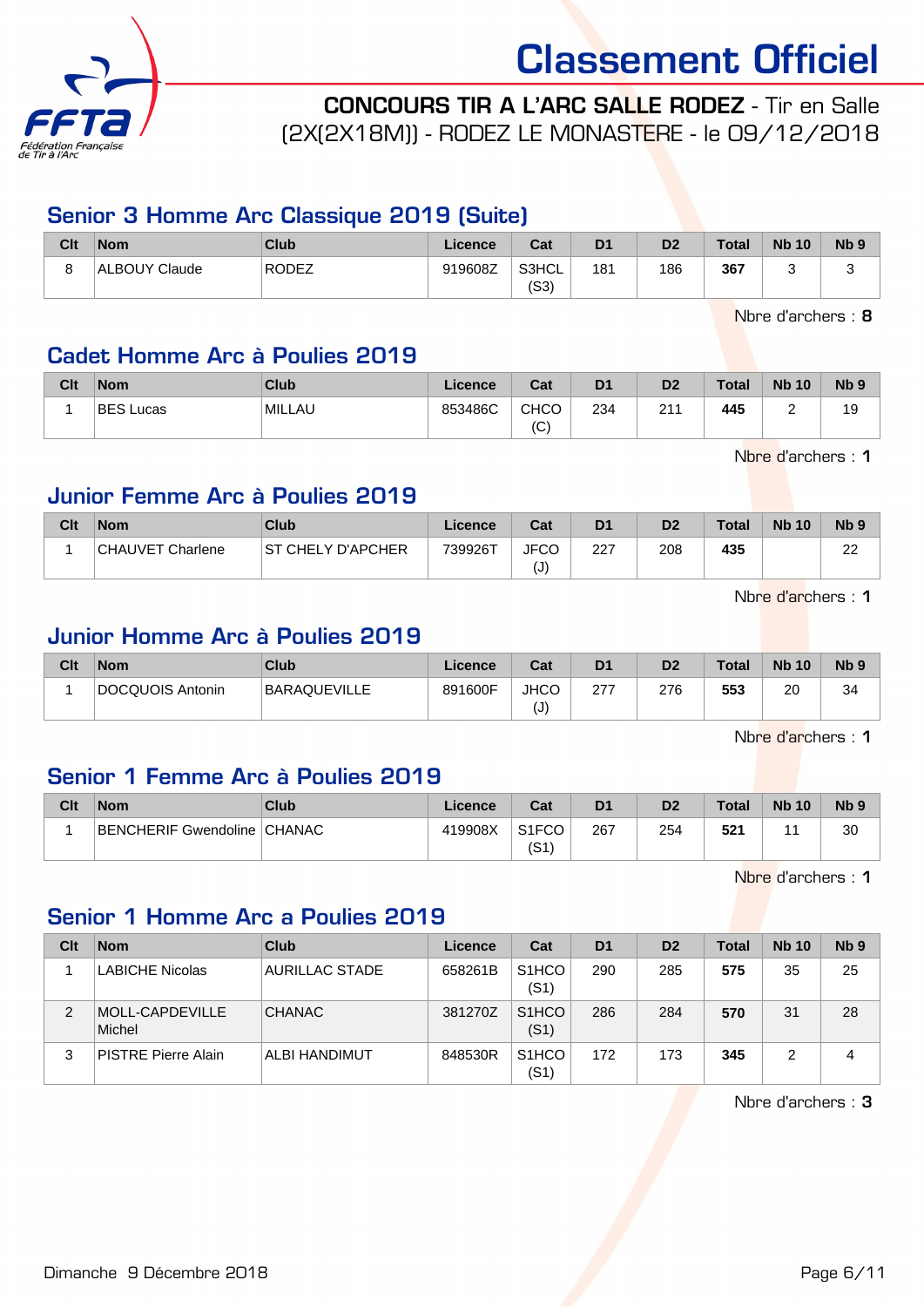

CONCOURS TIR A L'ARC SALLE RODEZ - Tir en Salle (2X(2X18M)) - RODEZ LE MONASTERE - le 09/12/2018

#### Senior 2 Femme Arc à Poulies 2019

| Clt    | <b>Nom</b>                | Club          | Licence | Cat                        | D <sub>1</sub> | D <sub>2</sub> | <b>Total</b> | <b>Nb 10</b> | N <sub>b</sub> <sub>9</sub> |
|--------|---------------------------|---------------|---------|----------------------------|----------------|----------------|--------------|--------------|-----------------------------|
|        | VIGNE Eliane              | <b>CHIRAC</b> | 704408L | S <sub>2</sub> FCO<br>(S2) | 281            | 278            | 559          | 23           | 33                          |
| ◠<br>ے | ALVAREZ STATE<br>Ruxandra | <b>MILLAU</b> | 810135G | S <sub>2</sub> FCO<br>(S2) | 255            | 266            | 521          |              | 36                          |

Nbre d'archers : 2

### Senior 2 Homme Arc à Poulies 2019

| Clt            | <b>Nom</b>               | <b>Club</b>         | <b>Licence</b> | Cat                        | D <sub>1</sub> | D <sub>2</sub> | <b>Total</b> | <b>Nb 10</b> | Nb <sub>9</sub> |
|----------------|--------------------------|---------------------|----------------|----------------------------|----------------|----------------|--------------|--------------|-----------------|
| 1              | <b>CHAUVET Herve</b>     | ST CHELY D'APCHER   | 745777C        | S <sub>2</sub> HCO<br>(S2) | 286            | 281            | 567          | 25           | 33              |
| 2              | <b>LAVAUR Yannick</b>    | <b>RODEZ</b>        | 622823G        | S <sub>2</sub> HCO<br>(S2) | 281            | 283            | 564          | 24           | 36              |
| 3              | <b>DOCQUOIS Laurent</b>  | <b>BARAQUEVILLE</b> | 590986B        | S <sub>2</sub> HCO<br>(S2) | 275            | 280            | 555          | 8            | 19              |
| $\overline{4}$ | <b>DUPEYRON Philippe</b> | ST CHELY D'APCHER   | 661841T        | S <sub>2</sub> HCO<br>(S2) | 277            | 277            | 554          | 18           | 38              |
| 5              | <b>CASTANIE Stephan</b>  | <b>RODEZ</b>        | 912335U        | S <sub>2</sub> HCO<br>(S2) | 257            | 255            | 512          | 3            | 16              |

Nbre d'archers : 5

#### Senior 3 Homme Arc à Poulies 2019

| Clt | <b>Nom</b>          | Club                | Licence | Cat           | D <sub>1</sub> | D <sub>2</sub> | Total | <b>Nb 10</b> | Nb <sub>9</sub> |
|-----|---------------------|---------------------|---------|---------------|----------------|----------------|-------|--------------|-----------------|
|     | ALVAREZ Jean Pierre | <b>MILLAU</b>       | 365097V | S3HCO<br>(S3) | 277            | 269            | 546   | 10           | 46              |
| 2   | DAUPHIN Jeanpierre  | <b>BARAQUEVILLE</b> | 858277K | S3HCO<br>(S3) | 273            | 263            | 536   | 12           | 41              |
| 3   | <b>RECH Renaud</b>  | ALBI                | 096612N | S3HCO<br>(S3) | 251            | 252            | 503   | 5            | 30              |

Nbre d'archers : 3

#### Cadet Femme Bare Bow 2019

| Clt | <b>Nom</b>   | Club   | Licence | Cat               | D <sub>1</sub> | D <sub>2</sub> | <b>Total</b> | <b>Nb 10</b> | N <sub>b</sub> <sub>9</sub> |
|-----|--------------|--------|---------|-------------------|----------------|----------------|--------------|--------------|-----------------------------|
|     | CABROL Manon | MILLAU | 885052N | <b>CFBB</b><br>(C | 237            | 238            | 475          |              | 19                          |

Nbre d'archers : 1

#### Scratch Femme Bare Bow 2019

|  | <b>Clt</b><br><b>Nb</b><br>D <sub>1</sub><br><b>Nb</b><br>D <sub>2</sub><br>10<br>'otal<br>Club<br><b>Nom</b><br>icence<br>ud<br>- |
|--|------------------------------------------------------------------------------------------------------------------------------------|
|--|------------------------------------------------------------------------------------------------------------------------------------|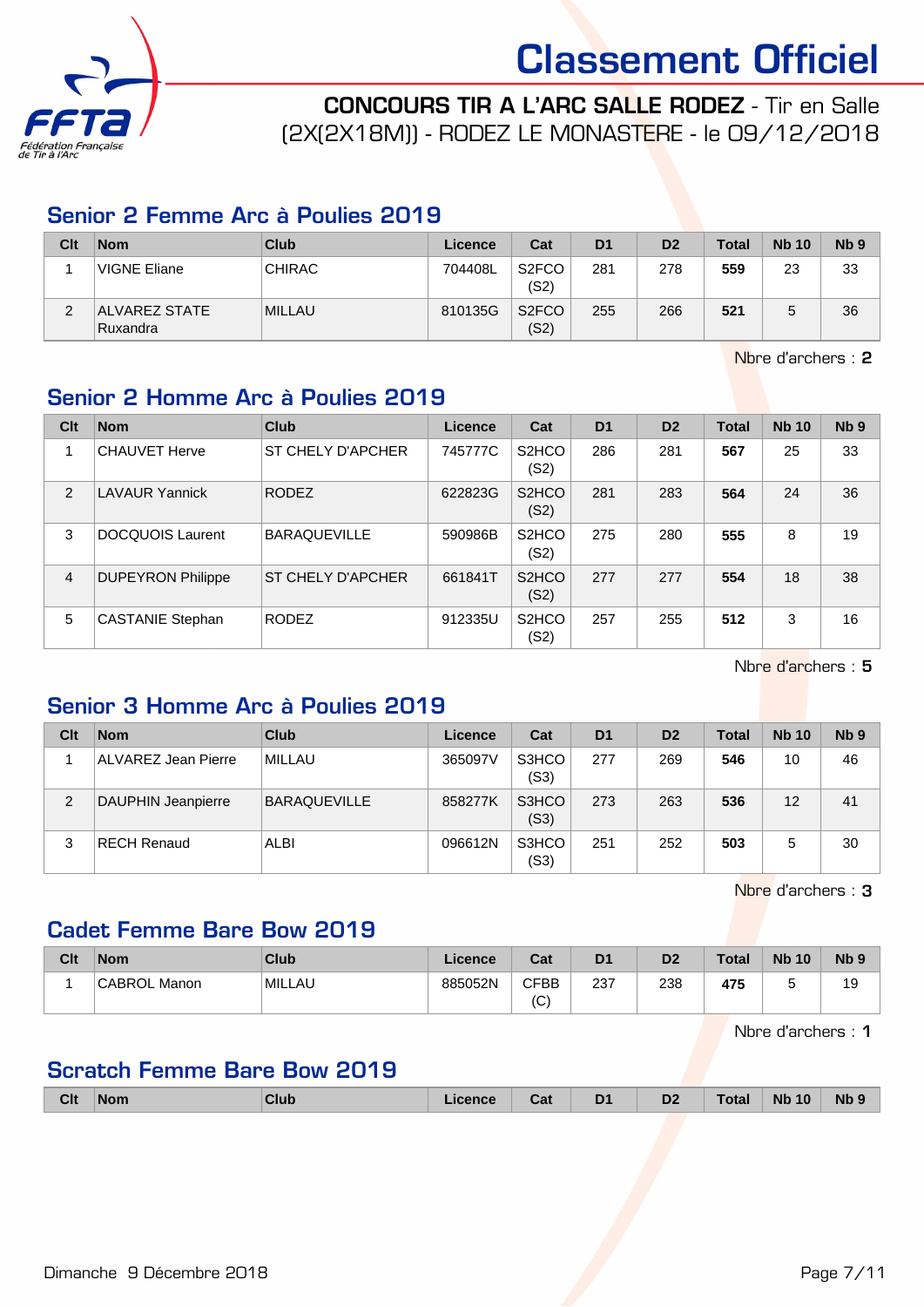

CONCOURS TIR A L'ARC SALLE RODEZ - Tir en Salle (2X(2X18M)) - RODEZ LE MONASTERE - le 09/12/2018

#### Scratch Femme Bare Bow 2019 (Suite)

| Clt | <b>Nom</b>        | Club               | Licence | Cat                        | D <sub>1</sub> | D <sub>2</sub> | <b>Total</b> | <b>Nb 10</b> | Nb <sub>9</sub> |
|-----|-------------------|--------------------|---------|----------------------------|----------------|----------------|--------------|--------------|-----------------|
|     | CHAUVET Isabelle  | IST CHELY D'APCHER | 761510D | S <sub>2</sub> FBB<br>(S2) | 216            | 203            | 419          |              |                 |
| ⌒   | SEIMANDI Isabelle | <b>VIVIEZ</b>      | 889499X | S <sub>2</sub> FBB<br>(S2) | 198            | 207            | 405          |              | 13              |

Nbre d'archers : 2

### Scratch Homme Bare Bow 2019

| Clt            | <b>Nom</b>                  | <b>Club</b>          | Licence | Cat           | D <sub>1</sub> | D <sub>2</sub> | <b>Total</b> | <b>Nb 10</b>   | Nb <sub>9</sub> |
|----------------|-----------------------------|----------------------|---------|---------------|----------------|----------------|--------------|----------------|-----------------|
| 1              | <b>JACKSON David</b>        | <b>L'UNION</b>       | 650523R | S1HBB<br>(S1) | 254            | 254            | 508          | 9              | 12              |
| 2              | <b>SOULIE Guy</b>           | <b>ALBI HANDIMUT</b> | 945141C | S3HBB<br>(S3) | 214            | 211            | 425          | 4              | 10 <sup>1</sup> |
| 3              | <b>BESSE Lucas</b>          | <b>CAPDENAC GARE</b> | 871436N | S1HBB<br>(S1) | 206            | 206            | 412          | 5              | 11              |
| $\overline{4}$ | ARNAUD Johnny               | <b>ALBI HANDIMUT</b> | 728101P | S1HBB<br>(S1) | 188            | 200            | 388          | $\overline{4}$ | 6               |
| 5              | <b>DELPECH Thierry</b>      | ALBI HANDIMUT        | 838487Z | S2HBB<br>(S2) | 175            | 207            | 382          | 5              | 6               |
| 6              | <b>BAYOL Gilbert</b>        | <b>RODEZ</b>         | 852448Z | S2HBB<br>(S2) | 175            | 184            | 359          | 5              | $\overline{4}$  |
| $\overline{7}$ | <b>SARDA Pierre-Robert</b>  | <b>MILLAU</b>        | 730375L | S3HBB<br>(S3) | 143            | 156            | 299          | $\overline{2}$ | $\overline{2}$  |
| 8              | <b>RIBAUD Mathieu</b>       | <b>ALBI HANDIMUT</b> | 746075B | S1HBB<br>(S1) | 120            | 147            | 267          |                | 3               |
| 9              | <b>BARBABIANCA Philippe</b> | ST CHELY D'APCHER    | 670957B | S2HBB<br>(S2) | 126            | 128            | 254          | $\overline{2}$ | 3               |

Nbre d'archers : 9

### Autres tirs

#### Benjamin Homme Arc Classique 2019

| Tir   | <b>Nom</b>      | Club          | Licence | Cat               | D1  | D <sub>2</sub> | <b>Total</b> | <b>Nb 10</b> | Nb <sub>9</sub> |
|-------|-----------------|---------------|---------|-------------------|-----|----------------|--------------|--------------|-----------------|
| Tir 2 | PARMENTIER Andv | ALBI HANDIMUT | 917386J | <b>BHCL</b><br>(B | 228 | 262            | 490          | ▵            | 18              |

Nbre d'archers : 1

### Minime Homme Arc Classique 2019

| Tir              | <b>Nom</b>             | Club          | Licence | Cat                | D <sub>1</sub> | D <sub>2</sub> | <b>Total</b> | <b>Nb 10</b> | N <sub>b</sub> <sub>9</sub> |
|------------------|------------------------|---------------|---------|--------------------|----------------|----------------|--------------|--------------|-----------------------------|
| Tir <sub>2</sub> | <b>SEIMANDI Matheo</b> | <b>VIVIEZ</b> | 856954X | <b>MHCL</b><br>(M) | 250            | 260            | 510          |              | $\sim$<br>ڻ ا               |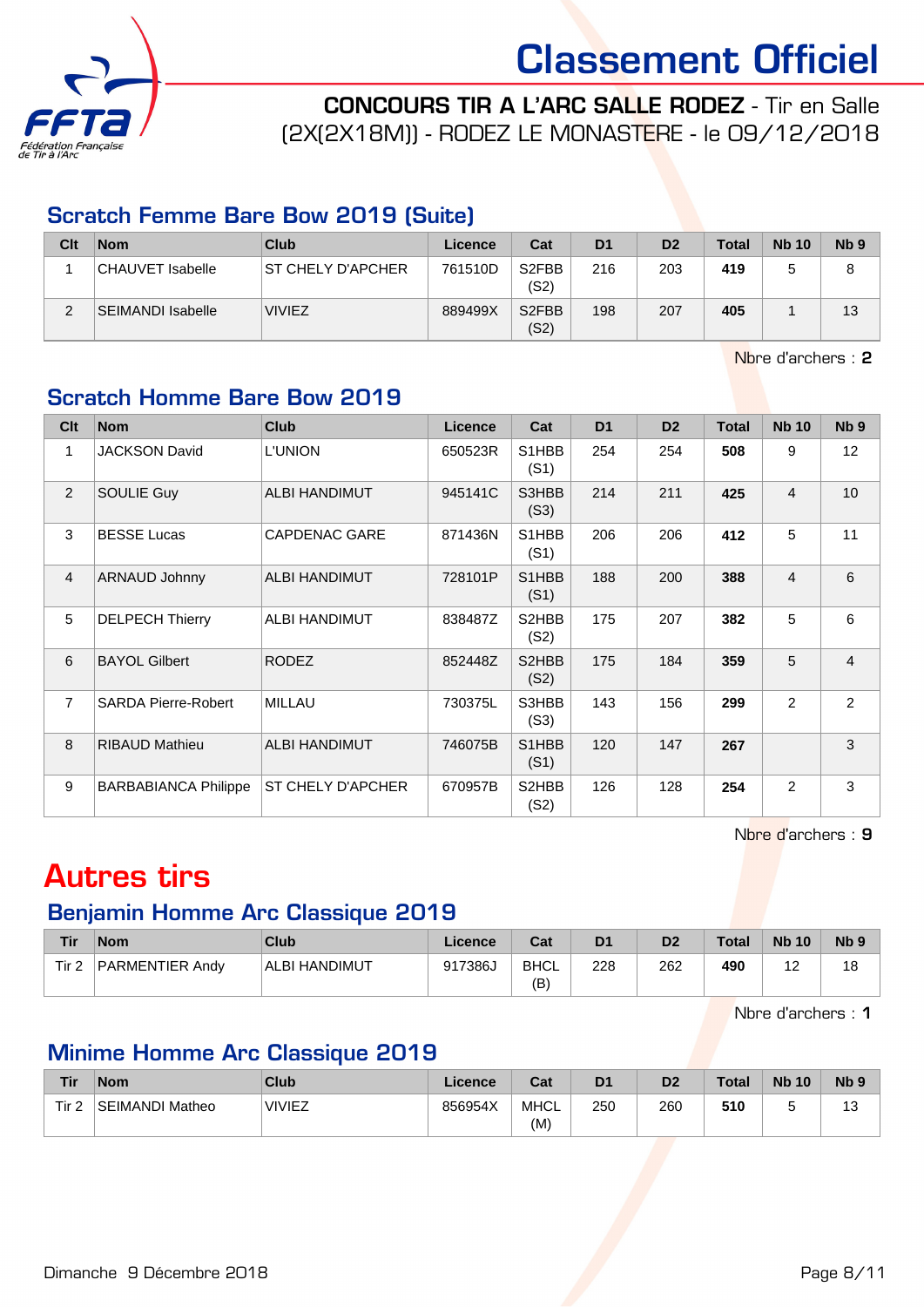

CONCOURS TIR A L'ARC SALLE RODEZ - Tir en Salle (2X(2X18M)) - RODEZ LE MONASTERE - le 09/12/2018

#### Minime Homme Arc Classique 2019 (Suite)

| <b>Tir</b> | <b>Nom</b>   | Club          | Licence | Cat         | D <sub>1</sub> | D <sub>2</sub> | <b>Total</b> | <b>Nb 10</b> | N <sub>b</sub> <sub>9</sub> |
|------------|--------------|---------------|---------|-------------|----------------|----------------|--------------|--------------|-----------------------------|
| Tir 2      | DENIS Joseph | ALBI HANDIMUT | 945128N | MHCL<br>(M) | 215            | 227            | 442          |              |                             |

Nbre d'archers : 2

#### Cadet Homme Arc Classique 2019

| Tir              | <b>Nom</b>    | Club          | Licence | Cat               | D <sub>1</sub> | D <sub>2</sub> | <b>Total</b> | <b>Nb 10</b> | N <sub>b</sub> <sub>9</sub> |
|------------------|---------------|---------------|---------|-------------------|----------------|----------------|--------------|--------------|-----------------------------|
| Tir <sub>2</sub> | PAGES CIÉment | <b>CHANAC</b> | 811457U | <b>CHCL</b><br>(C | 246            | 219            | 465          |              | 16                          |

Nbre d'archers : 1

#### Senior 1 Homme Arc Classique 2019

| Tir              | <b>Nom</b>        | Club           | Licence | Cat                       | D <sub>1</sub> | D2  | <b>Total</b> | <b>Nb 10</b> | N <sub>b</sub> <sub>9</sub> |
|------------------|-------------------|----------------|---------|---------------------------|----------------|-----|--------------|--------------|-----------------------------|
| Tir <sub>2</sub> | GOURMANEL Bastien | <b>PAMIERS</b> | 602210B | S <sub>1</sub> HCL<br>(S1 | 227            | 221 | 448          | ີ            | 10                          |

Nbre d'archers : 1

#### Senior 2 Femme Arc Classique 2019

| Tir              | <b>Nom</b>          | Club               | Licence | Cat           | D <sub>1</sub> | D <sub>2</sub> | <b>Total</b> | <b>Nb 10</b> | N <sub>b</sub> <sub>9</sub> |
|------------------|---------------------|--------------------|---------|---------------|----------------|----------------|--------------|--------------|-----------------------------|
| Tir <sub>2</sub> | BARBABIANCA Martine | IST CHELY D'APCHER | 677713V | S2FCL<br>(S2) | 252            | 260            | 512          | 16           | 14                          |

Nbre d'archers : 1

### Senior 2 Homme Arc Classique 2019

| Tir   | <b>Nom</b>          | <b>Club</b>   | Licence | Cat                        | D <sub>1</sub> | D <sub>2</sub> | <b>Total</b> | <b>Nb 10</b>   | Nb <sub>9</sub> |
|-------|---------------------|---------------|---------|----------------------------|----------------|----------------|--------------|----------------|-----------------|
| Tir 2 | SEIMANDI Jeanpierre | <b>VIVIEZ</b> | 857465C | S <sub>2</sub> HCL<br>(S2) | 247            | 255            | 502          | 12<br><u>_</u> | 18              |
| Tir 2 | DENIS Etienne       | ALBI HANDIMUT | 959664N | S <sub>2</sub> HCL<br>(S2) | 245            | 229            | 474          |                | 18              |

Nbre d'archers : 2

#### Senior 3 Femme Arc Classique 2019

| Tir   | <b>Nom</b>         | Club          | Licence | Cat                        | D <sub>1</sub> | D <sub>2</sub> | <b>Total</b> | <b>Nb 10</b> | N <sub>b</sub> <sub>9</sub> |
|-------|--------------------|---------------|---------|----------------------------|----------------|----------------|--------------|--------------|-----------------------------|
| Tir 2 | MENCARINI Paulette | <b>CHANAC</b> | 745444R | S3FCL <sup>*</sup><br>(S3) | 240            | 233            | 473          |              |                             |

Nbre d'archers : 1

#### Senior 3 Homme Arc Classique 2019

| Tir | <b>Nom</b> | Club | .icence | Cat | D <sub>1</sub><br>- - | D <sub>2</sub> | <b>Total</b> | <b>N<sub>b</sub></b><br>10 | Nb 9 |
|-----|------------|------|---------|-----|-----------------------|----------------|--------------|----------------------------|------|
|-----|------------|------|---------|-----|-----------------------|----------------|--------------|----------------------------|------|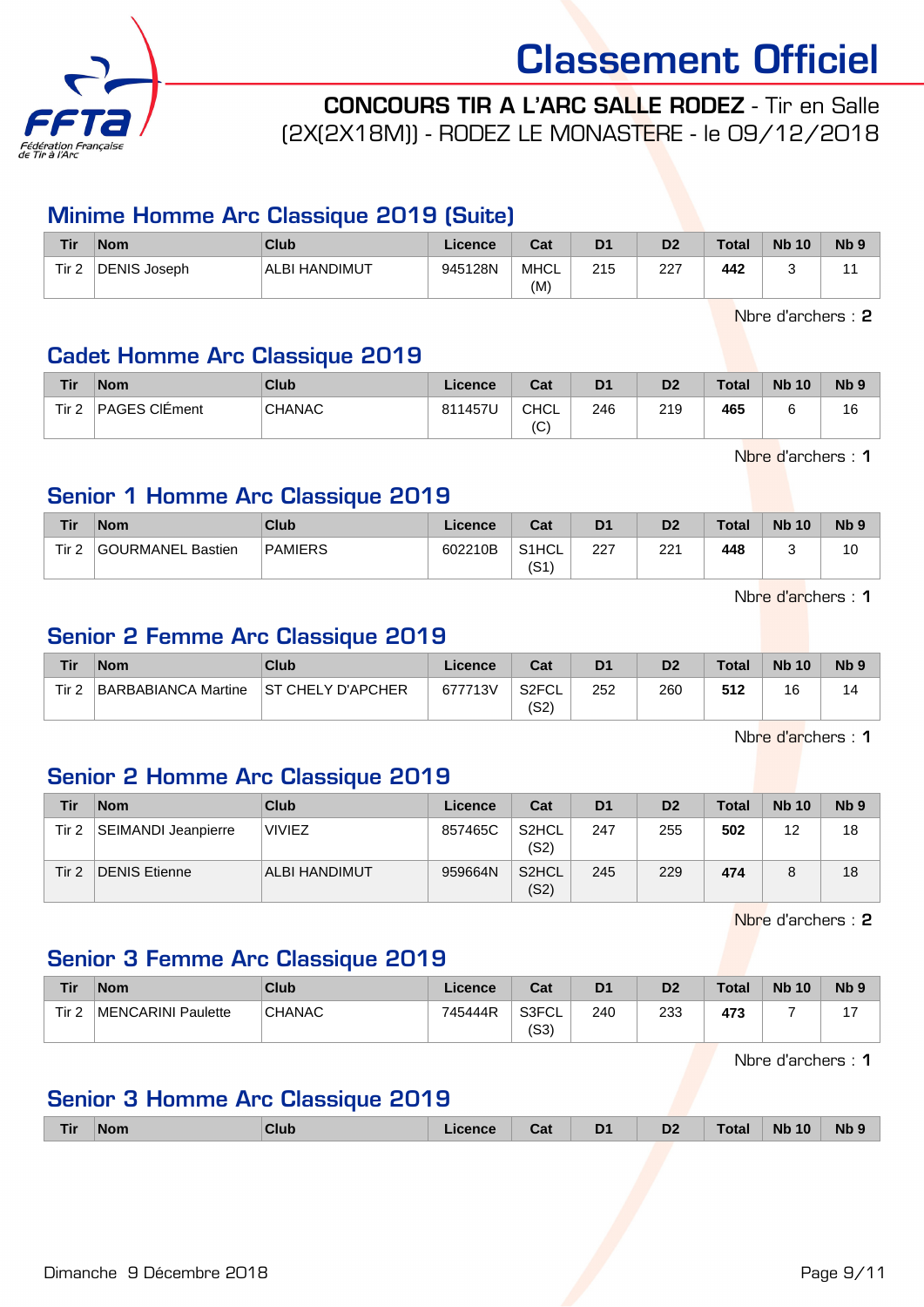

CONCOURS TIR A L'ARC SALLE RODEZ - Tir en Salle

(2X(2X18M)) - RODEZ LE MONASTERE - le 09/12/2018

#### Senior 3 Homme Arc Classique 2019 (Suite)

| Tir      | <b>Nom</b>                          | Club          | Licence | Cat           | D <sub>1</sub> | D <sub>2</sub> | <b>Total</b> | <b>Nb 10</b> | Nb <sub>9</sub> |
|----------|-------------------------------------|---------------|---------|---------------|----------------|----------------|--------------|--------------|-----------------|
| Tir 2    | GUENNEC Jean-Marie                  | <b>CHANAC</b> | 738967A | S3HCL<br>(S3) | 233            | 239            | 472          |              | 15              |
| Tir $21$ | RODRIGUEZ Jean-Marc   ALBI HANDIMUT |               | 946394P | S3HCL<br>(S3) | 221            | 223            | 444          |              |                 |

Nbre d'archers : 2

#### Junior Homme Arc à Poulies 2019

| Tir              | <b>Nom</b>       | Club         | Licence | Cat              | D <sub>1</sub> | D <sub>2</sub> | <b>Total</b> | <b>Nb 10</b> | Nb ? |
|------------------|------------------|--------------|---------|------------------|----------------|----------------|--------------|--------------|------|
| Tir <sub>2</sub> | DOCQUOIS Antonin | BARAQUEVILLE | 891600F | <b>JHCC</b><br>U | 271            | 275            | 546          | 4            | 38   |

Nbre d'archers : 1

#### Senior 1 Homme Arc a Poulies 2019

| Tir              | <b>Nom</b>                | Club          | Licence | Cat                        | D1  | D2  | <b>Total</b> | <b>Nb 10</b> | <b>N<sub>b</sub></b> |
|------------------|---------------------------|---------------|---------|----------------------------|-----|-----|--------------|--------------|----------------------|
| Tir <sub>2</sub> | MOLL-CAPDEVILLE<br>Michel | <b>CHANAC</b> | 381270Z | S <sub>1</sub> HCO<br>(S1) | 278 | 280 | 558          | 19           | 40                   |

Nbre d'archers : 1

#### Senior 2 Homme Arc à Poulies 2019

| Tir   | <b>Nom</b>               | Club                | Licence | Cat                        | D <sub>1</sub> | D <sub>2</sub> | Total | <b>Nb 10</b> | N <sub>b</sub> 9 |
|-------|--------------------------|---------------------|---------|----------------------------|----------------|----------------|-------|--------------|------------------|
| Tir 2 | <b>CHAUVET Herve</b>     | ST CHELY D'APCHER   | 745777C | S <sub>2</sub> HCO<br>(S2) | 284            | 280            | 564   | 24           | 36               |
| Tir 2 | <b>DUPEYRON Philippe</b> | ST CHELY D'APCHER   | 661841T | S <sub>2</sub> HCO<br>(S2) | 276            | 277            | 553   | 15           | 43               |
| Tir 2 | <b>DOCQUOIS Laurent</b>  | <b>BARAQUEVILLE</b> | 590986B | S <sub>2</sub> HCO<br>(S2) | 276            | 273            | 549   | 18           | 35               |

Nbre d'archers : 3

#### Senior 3 Homme Arc à Poulies 2019

| Tir              | <b>Nom</b>         | Club         | Licence | Cat           | D1  | D <sub>2</sub> | <b>Total</b> | <b>Nb 10</b> | N <sub>b</sub> <sub>9</sub> |
|------------------|--------------------|--------------|---------|---------------|-----|----------------|--------------|--------------|-----------------------------|
| Tir <sub>2</sub> | DAUPHIN Jeanpierre | BARAQUEVILLE | 858277K | S3HCO<br>(S3) | 265 | 274            | 539          | -            | 44                          |

Nbre d'archers : 1

#### Scratch Femme Bare Bow 2019

| <b>Tir</b>       | <b>Nom</b>       | Club               | Licence | Cat                        | D <sub>1</sub> | D2  | <b>Total</b> | <b>Nb 10</b> | N <sub>b</sub> <sub>9</sub> |
|------------------|------------------|--------------------|---------|----------------------------|----------------|-----|--------------|--------------|-----------------------------|
| Tir <sub>2</sub> | CHAUVET Isabelle | IST CHELY D'APCHER | 761510D | S <sub>2</sub> FBB<br>(S2) | 235            | 207 | 442          |              | -12<br>. <u>.</u>           |